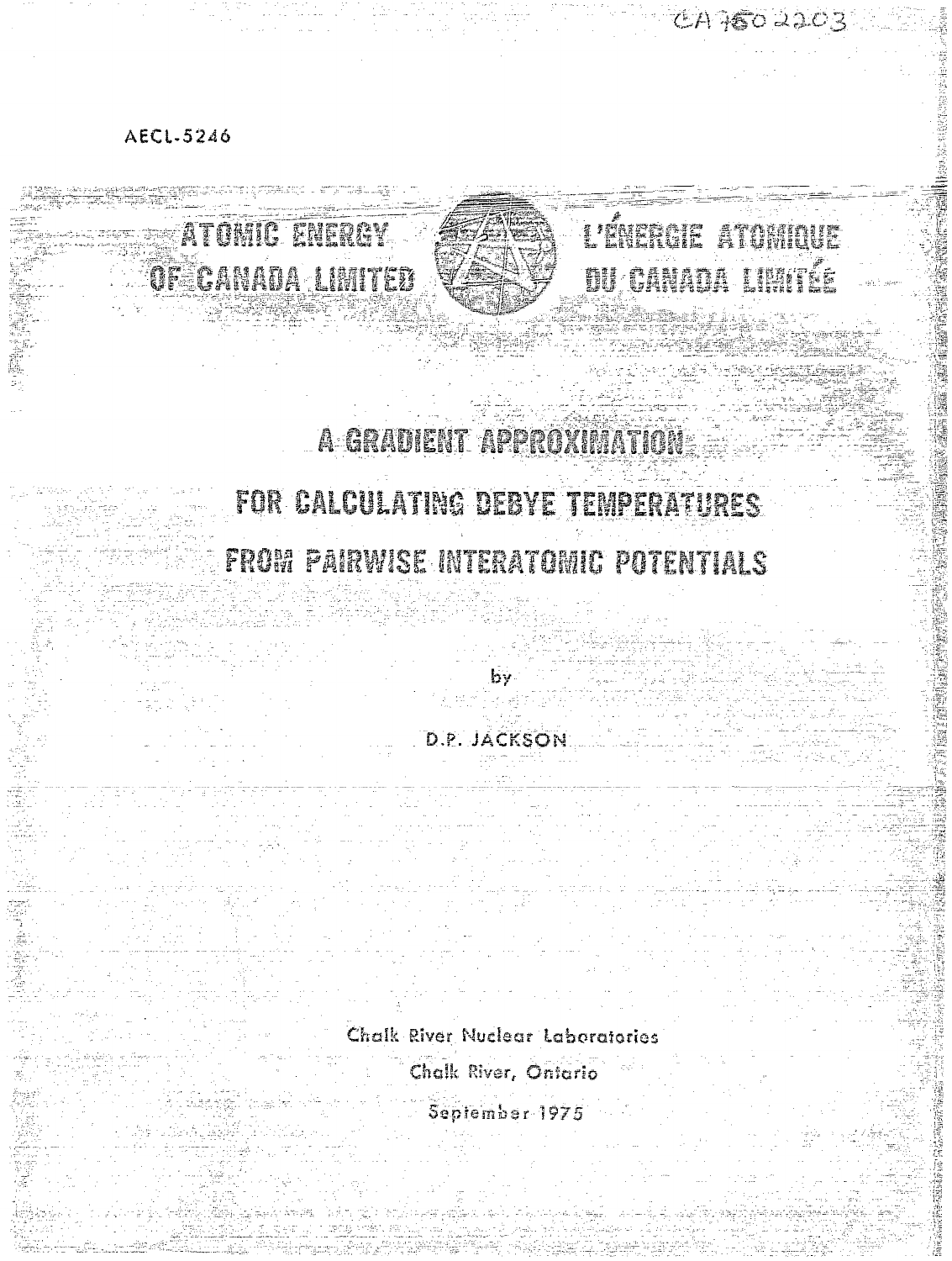# A GRADIENT APPROXIMATION FOR CALCULATING DEBYE TEMPERATURES FROM PAIRWISE INTERATOMIC POTENTIALS

by

 $\sim$ 

D.P. Jackson

Chalk River Nuclear Laboratories Chalk River, Ontario September 1975

 $\bullet$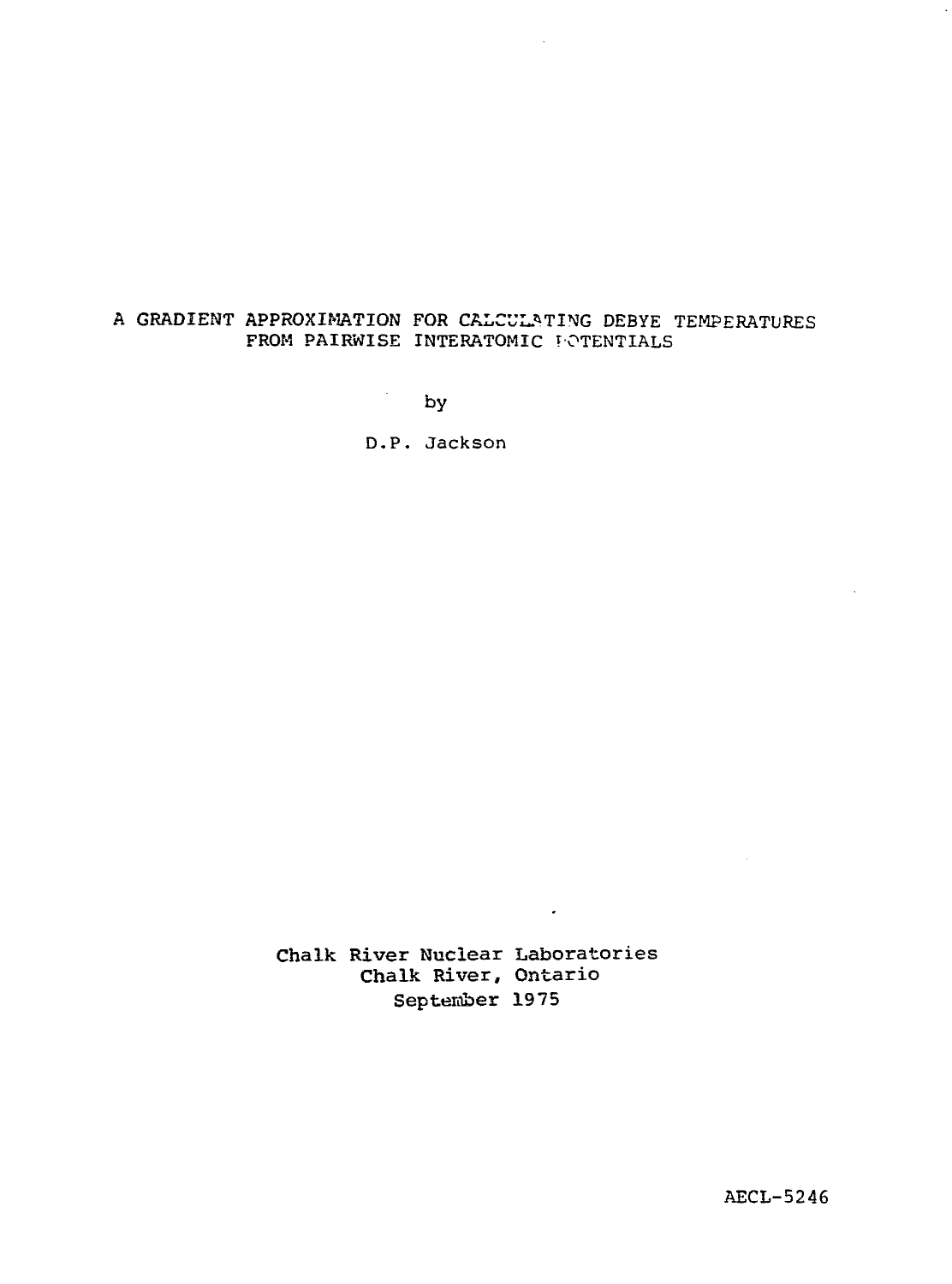# Approximation par gradients pour calculer les temperatures Debye 5 partir de potentiels interatomiques dans le sens des paires

par

D. P. Jackson

# Résumé

On donne une simple approximation par gradients pour calculer la temperature Debye efficace d'un cristal cubique â partir de potentiels interatomiques centraux dans le sens des paires, Pour les exemples du potentiel Morse appliqué 3 des métaux cubiques les résultats sont généralement en bon accord avec l'expérience.

> L'Energie Atomique du Canada, Limitée Laboratoires Nucléaires de Chalk River Chalk River, Ontario

> > Septembre 1975

AECL-5246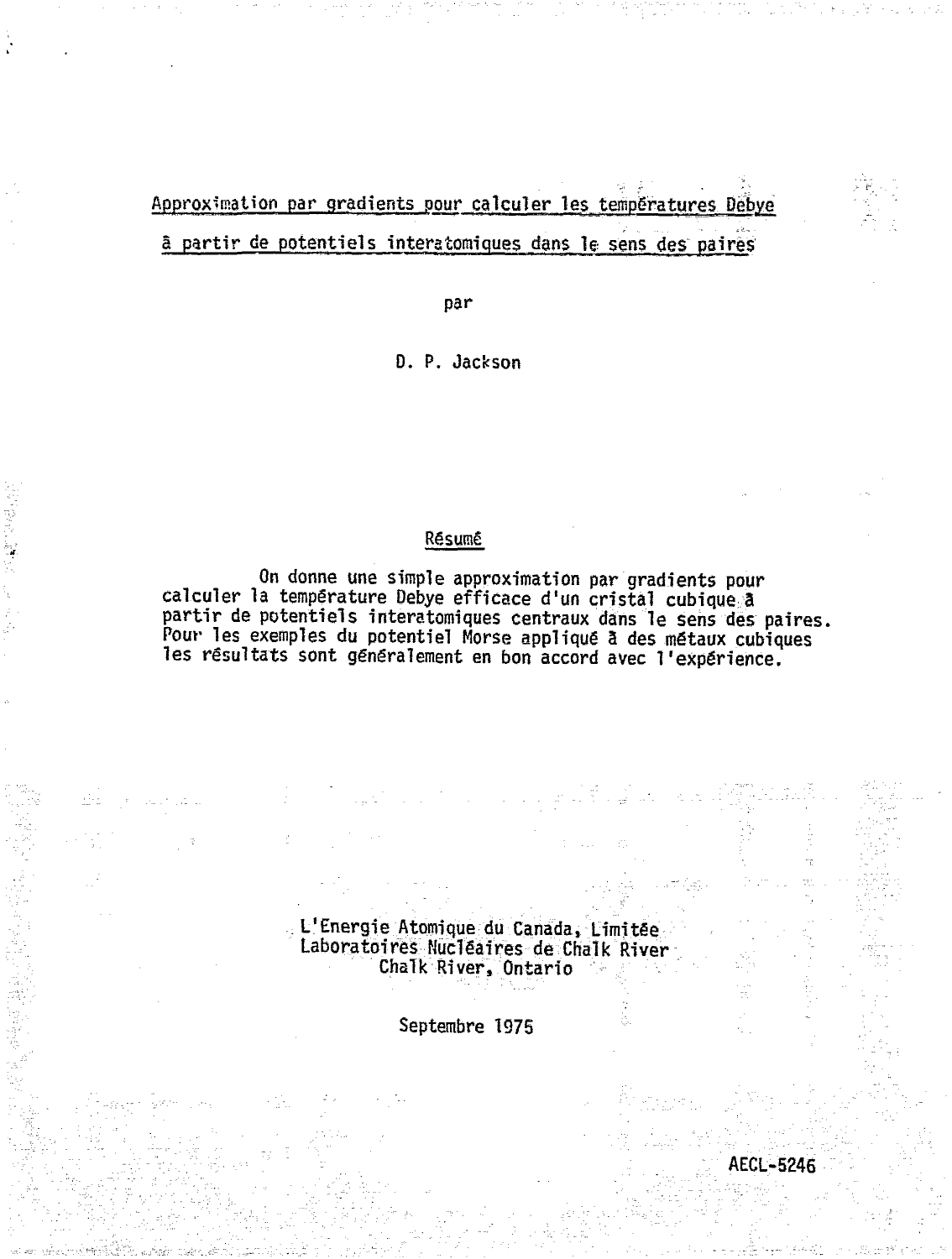## A GRADIENT APPROXIMATION FOR CALCULATING DEBYE TEMPERATURES FROM PAIRWISE INTERATOMIC POTENTIALS

by

D.P. Jackson

#### **ABSTRACT**

A simple gradient approximation is given for calculating the effective Debye temperature of a cubic crystal from central pairwise interatomic potentials. For examples of the Morse potential applied to cubic metals the results are in generally good agreement with experiment.

> Chalk River Nuclear Laboratories Chalk River, Ontario September 1975

 $\mathbb{E}[\mathcal{L}_{\mathcal{S}}] = \mathbb{E}[\mathcal{S}_{\mathcal{S}}]$  , where  $\mathcal{S}_{\mathcal{S}}$  is the proof of

te<br>Silverine

AECL-5246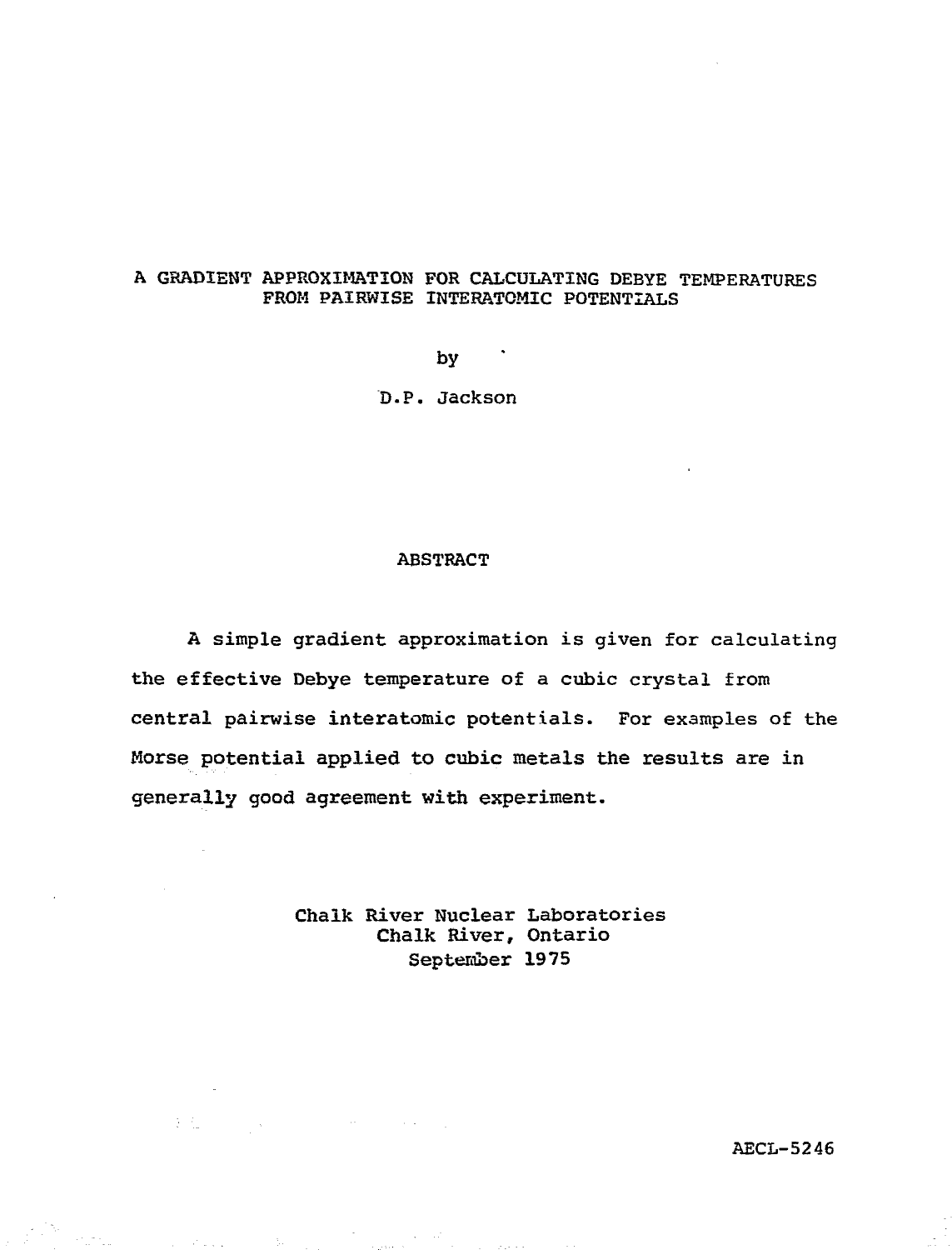#### 1. INTRODUCTION

The interatomic potential method is a powerful tool for modeling real solids<sup>(1)</sup>. It provides a means of relating microscopic properties to macroscopic properties, of extrapolating quantities of interest to little known regions and of correlating and comparing the behaviour of various solids. The concept begins with the assumption of a specific mathematical form fcr the potential function with variable parameters to be determined. This form may be central or non-central, pairwise or with other more elaborate summation schemes and its application may be limited or aim at generality. The next step in the process is to deduce numerical values of the potential parameters for the solid under consideration by relating functions of the potential, usually lattice sums, to experimentally measured quantities. One then has an effective interatomic potential for the solid. This method has proved to be very successful in dealing with cases where the motions of the solid atoms, or more specifically their ionic cores, are of interest, and indeed a vast literature exists on the subject.

In this work we will consider an additional equation to one of the most comprehensive, and widely-used, systems of interatomic potentials yet introduced. A direct but simple approximation for deducing the Debye temperature of a cubic crystal from lattice sums of a central pairwise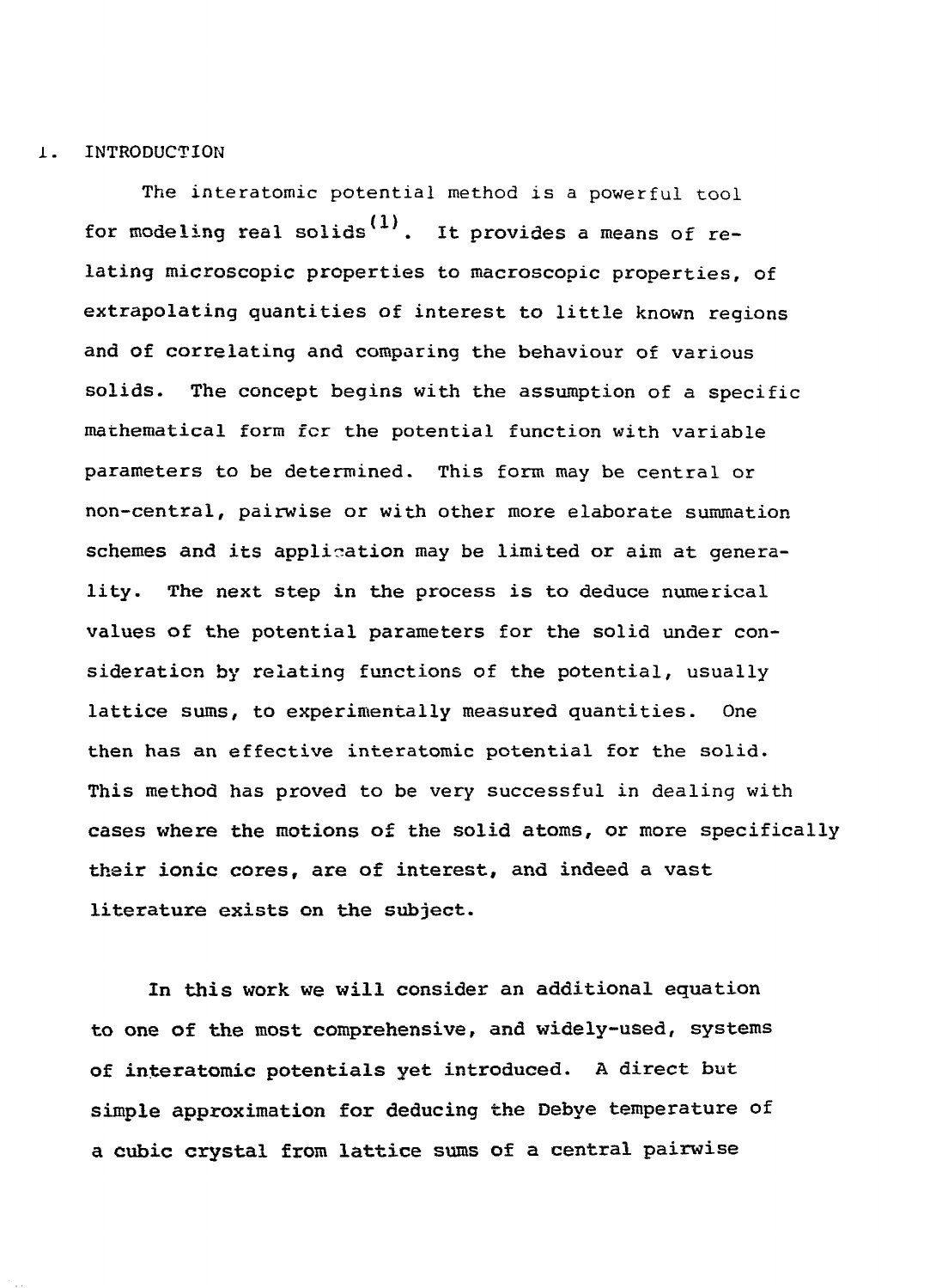interatomic potential is given. As we shall see below this extra equation completes the system of .equations needed to derive all the quantities necessary for the solid equation of state in a consistent manner from the interatomic potential. It also provides an additional means of testing interatomic potentials in general. Some of the results of this work have been quoted elsewhere<sup>(2)</sup> but the details of the calculations are given here for the first time.

#### 2. METHOD

Girifalco and Weizer<sup>(3,4)</sup> (henceforth abbreviated GW) gave one of the most general and widely-applied systems of interatomic potentials. It is their system that we shall consider in the remainder of this work although the principles involved are applicable to other systems. GW used a Morse potential in the following form:

$$
\phi(r) = D[e^{-2\alpha (r - r_0)} - 2e^{-\alpha (r - r_0)}]
$$
 (1)

This is a pairwise, central, attractive-repulsive potential which depends only on the value of the distance, r, between atoms. Its parameters are D the potential well depth,  $r_{o}$ the location of this well and a a slope parameter. GW equated lattice sums of this potential and their derivatives to measured values of the bulk compressibility, lattice spacing and sublimation energy to obtain values of  $\overline{D}$ ,  $\overline{r}_0$  and

 $-2$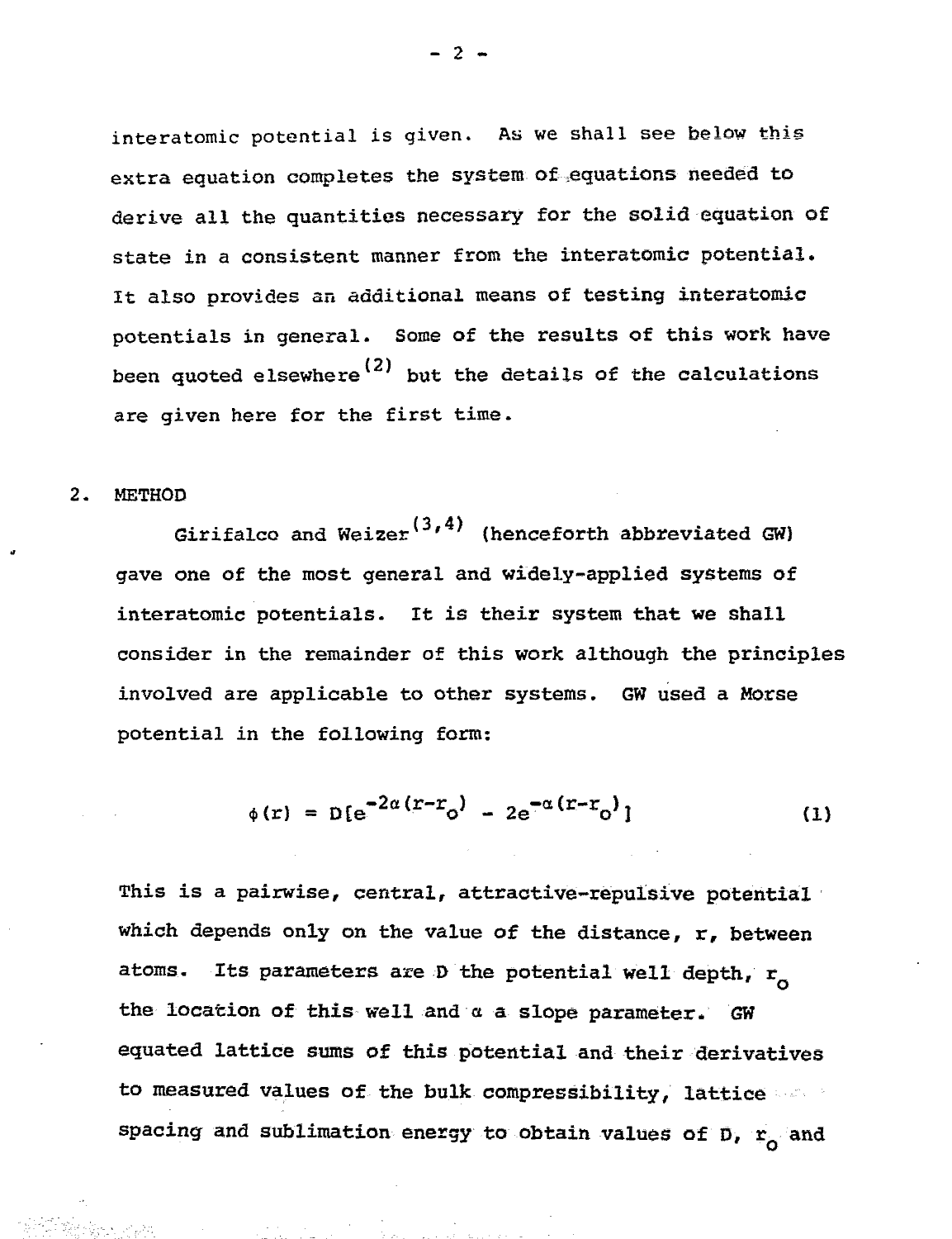a tor several body-centred cubic (bcc) and face-centred cubic (fee) metals. Given these parameters, expressions for the elastic constants and equation of etate could be evaluated, again in terms of similar lattice sums. Generally good agreement with experiment was obtained. However the Debye temperature used in the equation of state was introduced extraneously it was not calculated from the effective potentials. Here we shall remedy this defect.

Although we need not recapitulate all of the GW equations their notation will be used. In particular summations over the lattice will be expressed in the following manner:

$$
\begin{bmatrix} N_1 & N_2 & N_3 \ 1 & 1 & 1 \ 1 & 0 & 0 \end{bmatrix} = \sum_{j} 1 \int_{j}^{N_1} n_j^{N_2} n_j^{N_3} M_j^{X} e^{-y \alpha M} \tag{2}
$$

The utility of this form is clear from equation (1). The distance of an atom from the origin, i.e. an arbitrary atom location on which the summation is based, has been denoted by:

$$
r_j = (1_j^2 + m_j^2 + n_j^2)^{1/2} \text{ a} = M_j \text{a}
$$
 (3)

Here "a" is half the unit cell distance and  $(1_{\dot{1}}m_{\dot{1}}n_{\dot{1}})$  a member of an integer set, the total set represents all atoms in the lattice. For bcc lattices  $1, m, n$ , must be all even or all odd

service production to the service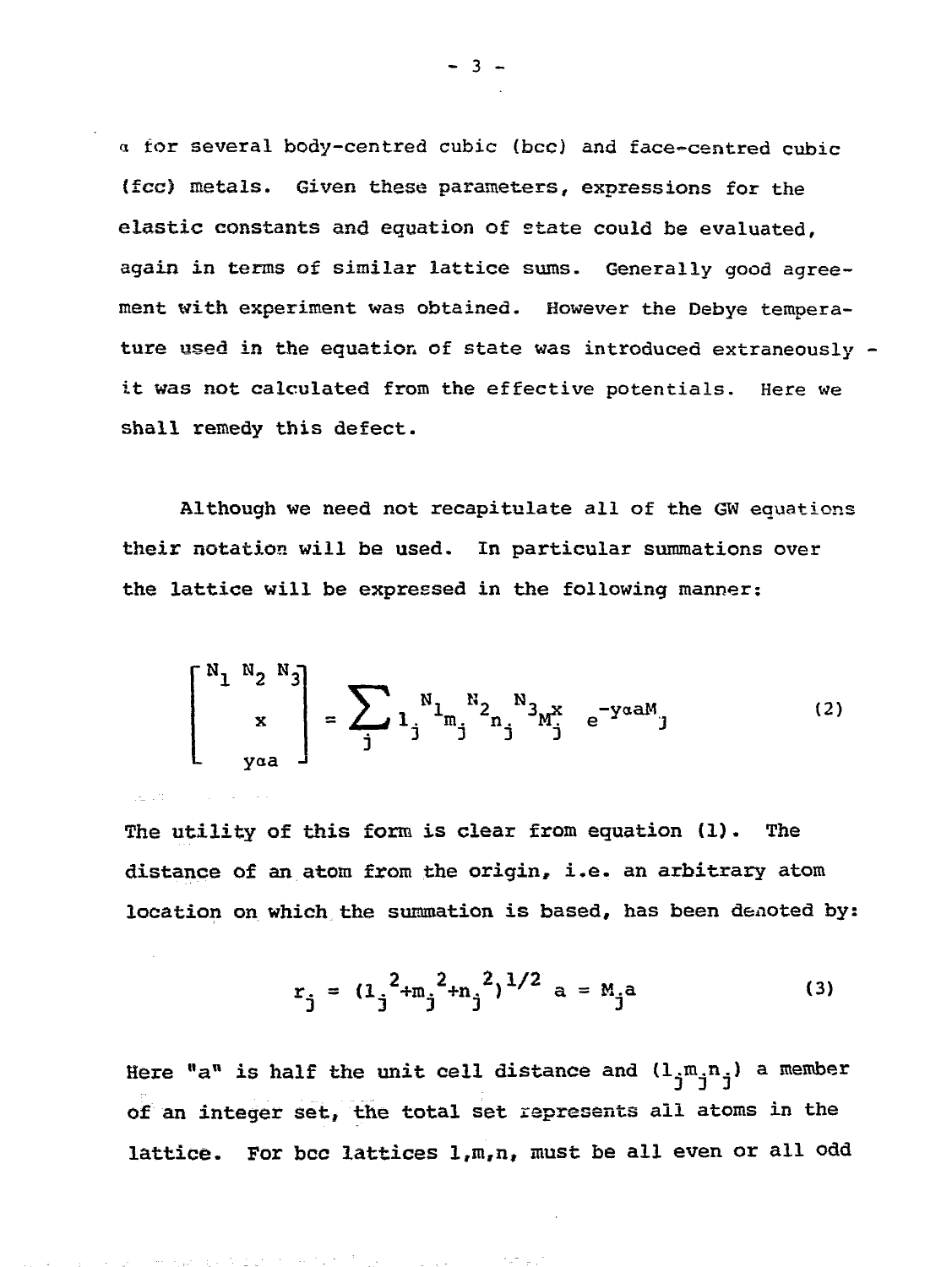and for fcc 1+m+n must be even. The parameter " $y$ " in (2) assumes only the values 1 and 2. A further convenience is achieved by using:

$$
\beta = e^{\alpha \mathbf{r}} \mathbf{0} \tag{4}
$$

Using this notation the sublimation energy  $U_{\Omega}$ , equivalent to the cohesive energy of the lattice, may be expressed as:

$$
U_{\text{o}} = L\beta^2 \begin{bmatrix} 0 & 0 & 0 \\ 0 & 0 & 0 \\ 2\alpha\alpha_{\text{o}} & 0 \end{bmatrix} - 2 L\beta \begin{bmatrix} 0 & 0 & 0 \\ 0 & 0 & 0 \\ \alpha\alpha_{\text{o}} & 0 \end{bmatrix}
$$
 (5)

where  $L = D/2$  and  $a_0$  is the lattice half-spacing at equilibrium conditions. The equation of state is written:

$$
P = -\frac{2\alpha L\beta}{3ca^2} \left\{ -8 \begin{bmatrix} 0 & 0 & 0 \\ 1 & 1 \\ 2\alpha a & 0 \end{bmatrix} + \begin{bmatrix} 0 & 0 & 0 \\ 1 & 0 \\ \alpha a & 0 \end{bmatrix} \right\} + \frac{3\gamma RT}{V} D\left(\frac{\theta}{T}\right)
$$
 (6)

where  $c = 4$  for bcc crystals and  $c = 2$  for fec crystals. The other quantities have their usual meanings. The Gruneisenion  $\gamma$ , once  $\theta$  is established, may be taken to give the correct specific volume at NTP following the procedure of GW. The Debye temperature  $\theta$ , is required for use in the Debye specific heat function:

$$
D(^{\theta}/_{\text{T}}) = 3(\frac{\text{T}}{\theta})^{3} \qquad \int_{0}^{\theta/\text{T}} \qquad \frac{x^{3}}{e^{x}-1} dx \qquad (7)
$$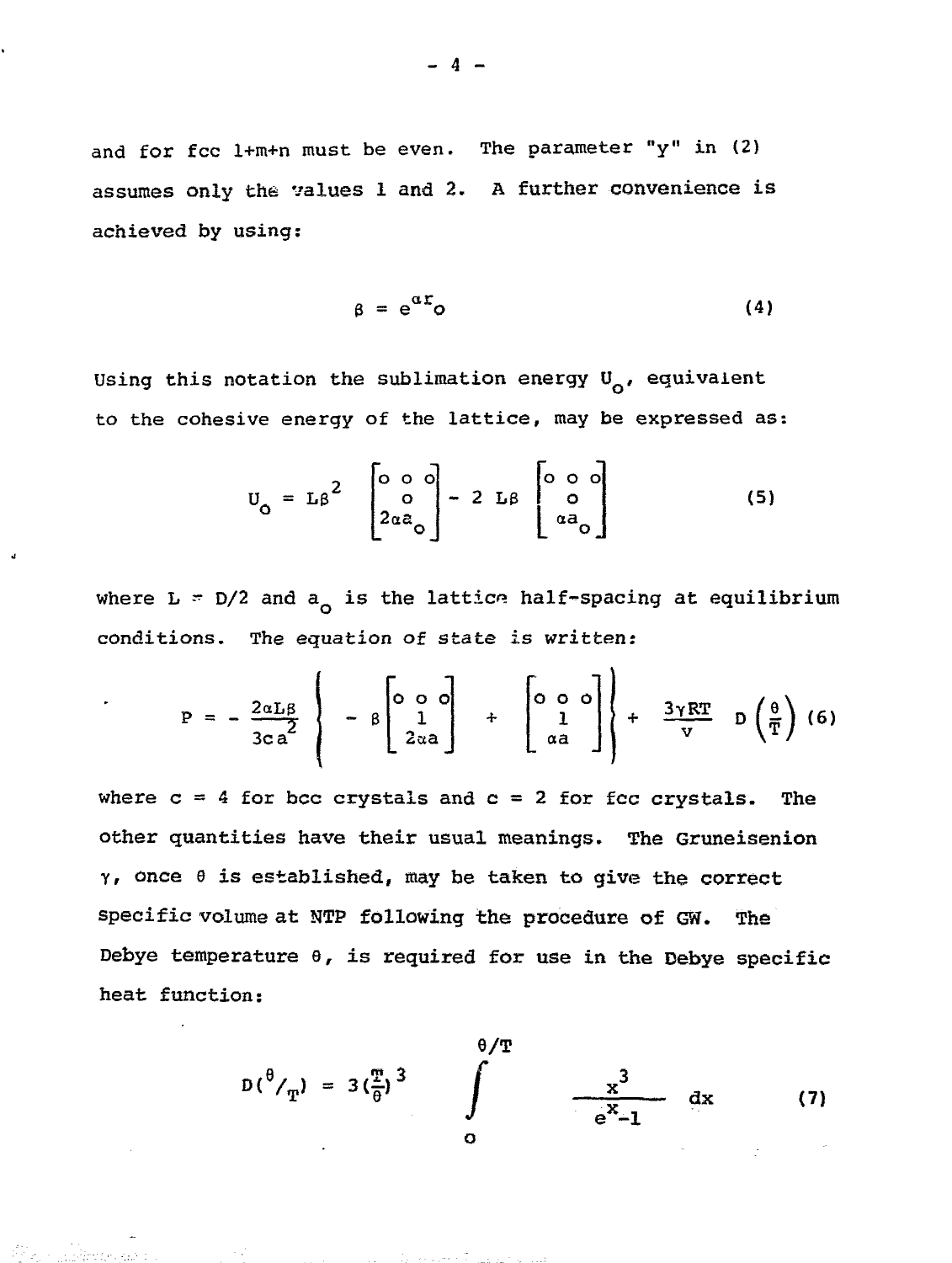At this point GW used established compilations of  $\theta$  but we shall now show that  $\theta$  can be derived by a simple approximation. Specifically we assume a lattice of identical harmonic oseillators, a reasonable assumption for metals at all but the lowest temperatures: let the restoring constant of the oscillator be  $q_i$ . Then:

$$
\theta_{i} = (h/k_{B}) (q_{i}/m)^{1/2}
$$
 (8)

where h and  $k_R$  have their standard meanings and m is the atomic mass. The subscript "i" indicates a principle direction; here we have restricted ourselves to central potentials so that all directions are essentially similar however the method can easily be extended to the non-central case. Now  $q_i$  is simply the derivative of the force at equilibrium atomic separation:

$$
\phi''(a_{\stackrel{\circ}{\theta}}) = -2\alpha a_{\stackrel{\circ}{\theta}}P\begin{bmatrix}2\begin{bmatrix}0&0&0\\-1\end{bmatrix}-\beta\begin{bmatrix}0&0&0\\-1\end{bmatrix}\\2\alpha a_{\stackrel{\circ}{\theta}}\end{bmatrix} + \beta\begin{bmatrix}2&0&0\\-3\end{bmatrix}\\-\beta\begin{bmatrix}2\begin{bmatrix}2&0&0\\-3\end{bmatrix}\\2\alpha a_{\stackrel{\circ}{\theta}}\end{bmatrix} + \beta\begin{bmatrix}2&0&0\\a_{\stackrel{\circ}{\theta}}\end{bmatrix}\\-2\alpha a_{\stackrel{\circ}{\theta}}\beta\begin{bmatrix}2&0&0\\-2\end{bmatrix} + \beta\alpha a_{\stackrel{\circ}{\theta}}\begin{bmatrix}2&0&0\\-2\end{bmatrix}\end{bmatrix}
$$
\n(9)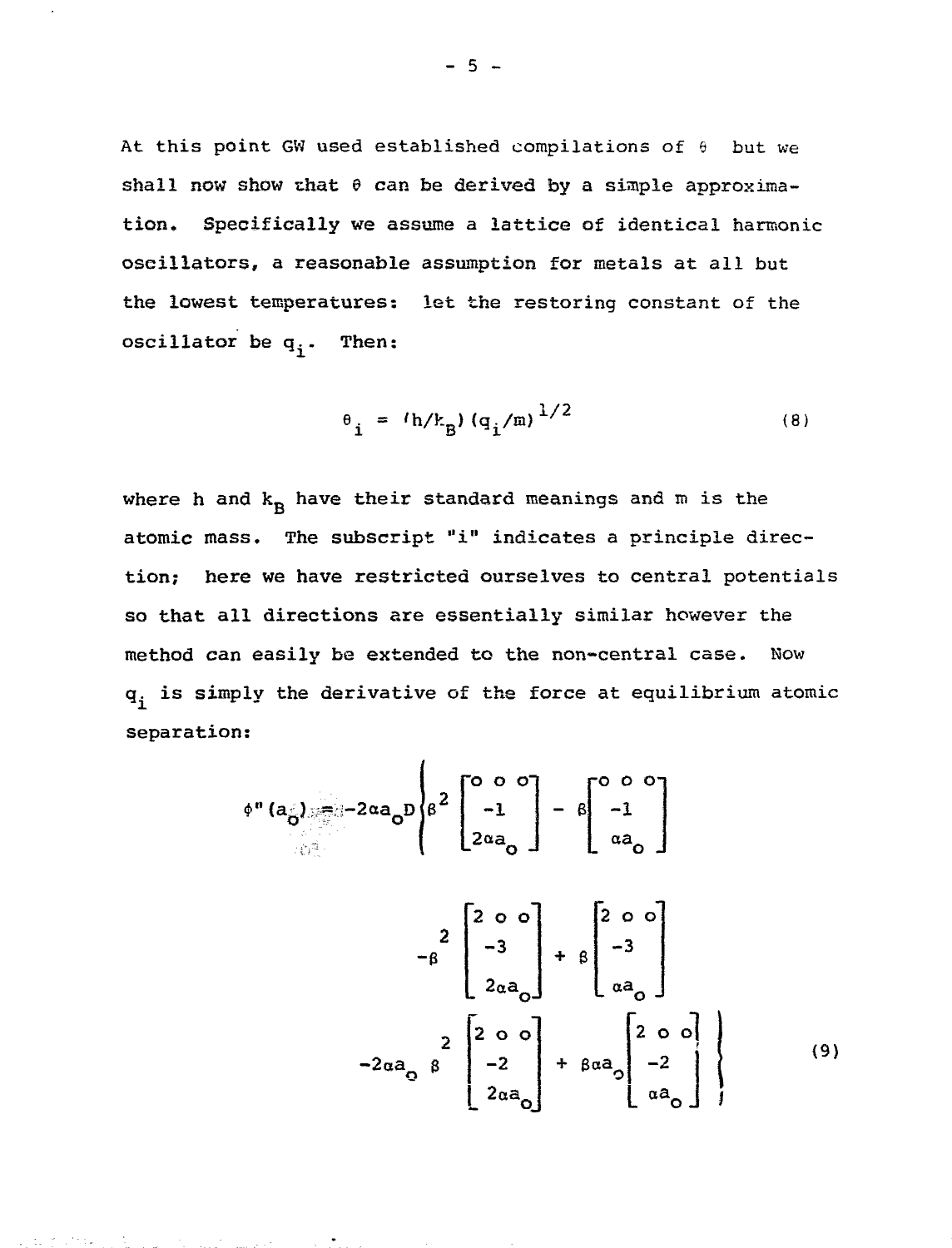Hence  $\theta$  can be obtained using (8) and (9). The results obtained are shown in Table I (foc metals) and Table II (bec metals). The Morse constants for these calculations have been calculated from more recent experimental data than those of GW but there are few significant changes. An improved value of U<sub>o</sub> was used for Al and parameters for Pd, Pt and Au were also calculated since the latter were not given by GW. Experimental data taken at both 0°K and 300°K were used to derive parameters for some of the metals; comparison showed that the differences were small. To check the calculated 8's, Tables I and II list experimental  $\theta$ 's as quoted by Kittel<sup>(5)</sup> and de Launay<sup>(6)</sup>, the former was considered to be the more acceptable compilation since it is more recent but the latter is more extensive. Hence where Kittel's table does not contain the desired 6 we have quoted the  $\theta$  given by de Launay<sup>(6)</sup>. These comparison show that with the exceptions of Au, Pb and K, the approximation is good to within ±15% of the experimental number. There is no apparent reason why these particular metals should show worse agreement than the others except perhaps for K for which a central potential would be a rather poor approximation. One would also expect Na to be poor for the same reason and it may be that the agreement is fortuitous for this case.

We should note at this point that the Debye temperature per se, is not a particularly sensitive test of a potential function's ability to predict the vibrational characteristics

 $- 6$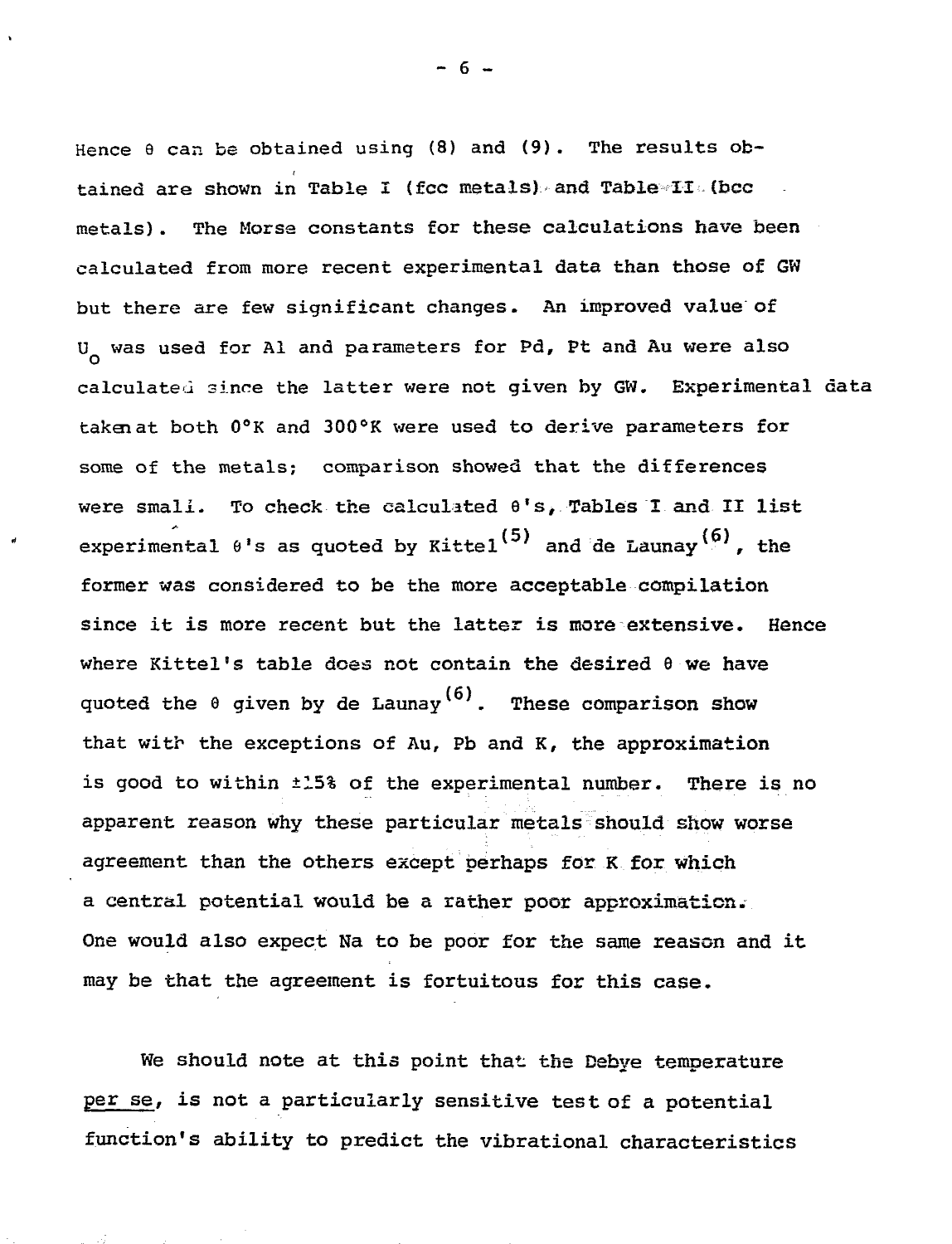of a solid. In fact very much more elaborate but restricted potentials are commonly used to model thermal motions. However what we have demonstrated is a final equation to complete the method of achieving a wholly self-consistent equation of state expressed in terms of interatomic potentials. The system of GW has now been generalized so all of the macroscopic quantities of the solid can be rredicted by expressions involving potentials. Furthermore any interatomic potential proposed for general modeling of a solid may be tested by this means.

#### 3. CONCLUSIONS

The simple gradient method, as used for the examples of Morse potentials applied to cubic metals is a reasonable approximation for calculating Debye temperatures. In this way a completely self-consistent equation of state can be obtained in terms of interatomic potentials.

 $-7 -$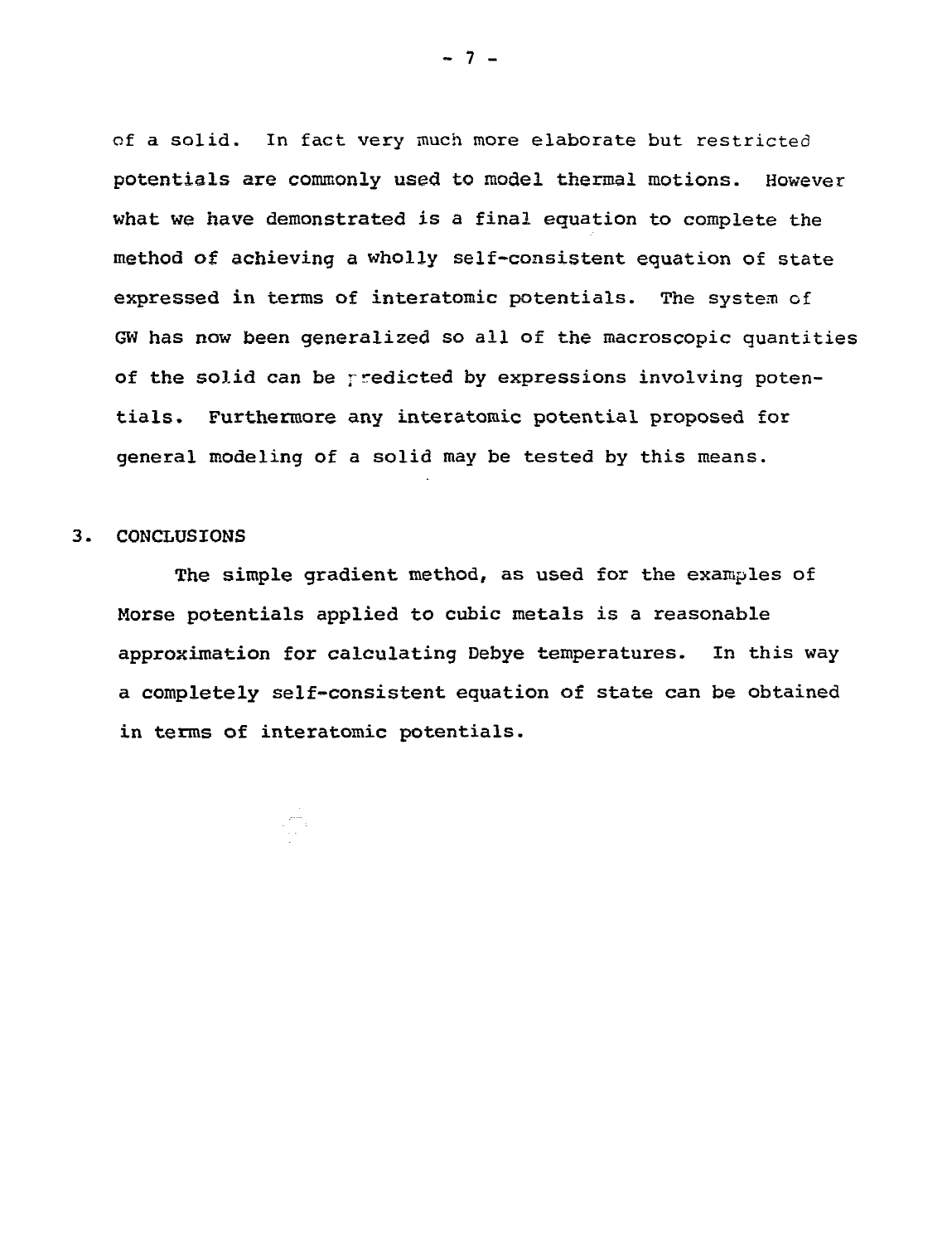PCC METALS

|    | $a$ <sub>O</sub> $(\stackrel{\circ}{\rm A})$ | $r_{\rm o}({\rm \AA})$ | $\alpha(\overset{\circ}{\mathbb{A}}^{-1})$ | D(eV) | $\theta$ (K) | $^{0}$ expt |
|----|----------------------------------------------|------------------------|--------------------------------------------|-------|--------------|-------------|
| Pb | 4.914                                        | 3.674                  | 1,257                                      | .246  | 120          | 88*         |
| Ag | 4.069                                        | 3.087                  | 1.418                                      | .338  | 231          | $226*$      |
| Ni | 3.516                                        | 2.797                  | 1.389                                      | .428  | 399          | $375*$      |
| Cu | 3,604                                        | 2,851                  | 1,379                                      | .345  | 336          | 343         |
| A1 | 4,032                                        | 3.319                  | 1.167                                      | .290  | 421          | 428         |
| Au | 4.064                                        | 3.005                  | 1.618                                      | .480  | 213          | 162         |
| Pd | 3.876                                        | 2.893                  | 1.608                                      | .479  | 298          | $275*$      |
| Pt | 3.924                                        | 2.934                  | 1.573                                      | .707  | $26^{\circ}$ | $230*$      |

\*  $\theta_{\rm expt}$  taken from Ref. (6), (others from Ref. (5))

il.<br>B

t,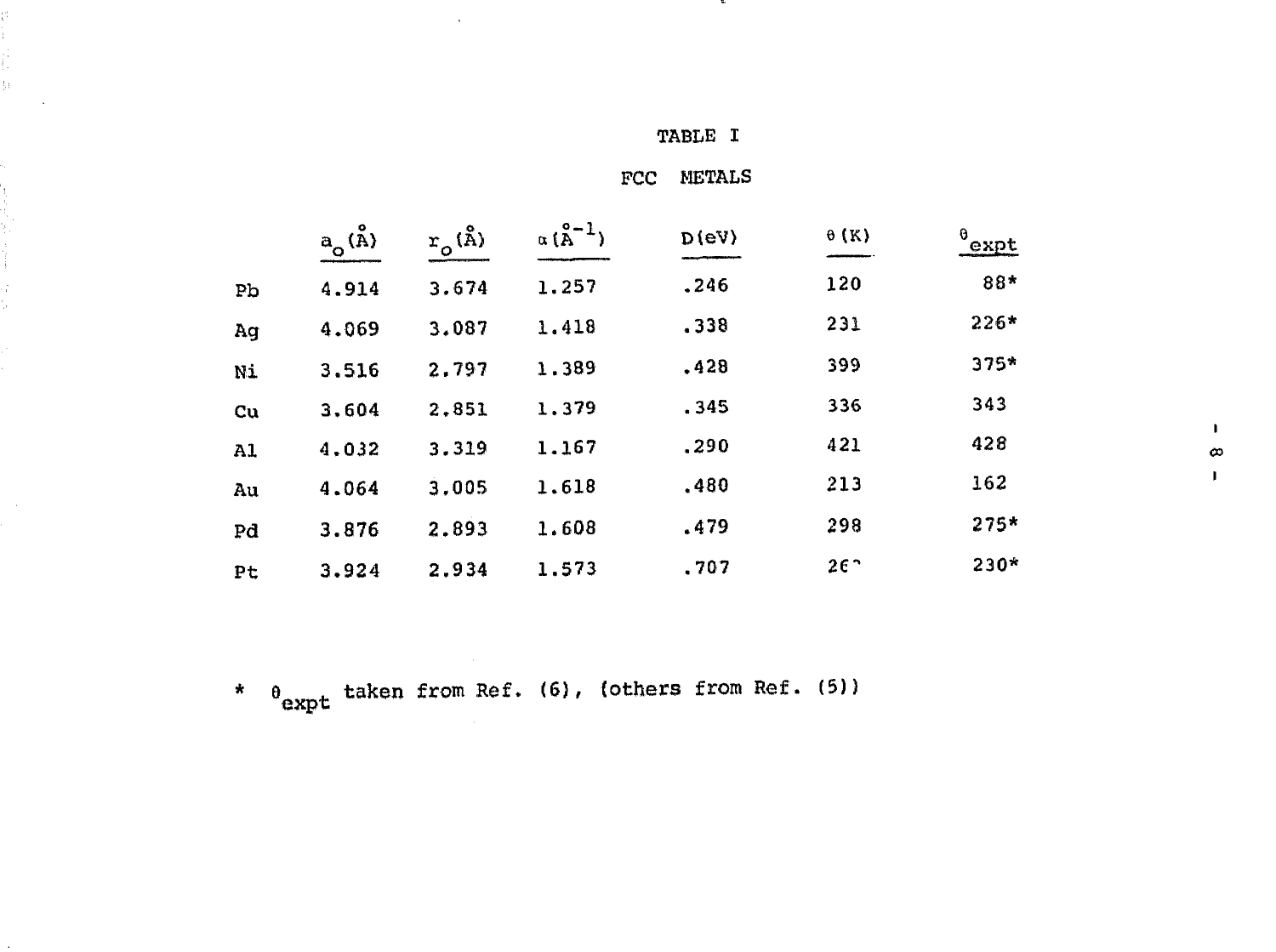|                        | $a_{\rm o}({\rm \AA})$ | $r_o^{\text{A}}$ | $\alpha(\text{A}^{-1})$ | $D$ (eV) | $\theta$ (K) | $\frac{\theta_{expt}}{\theta}$ |   |
|------------------------|------------------------|------------------|-------------------------|----------|--------------|--------------------------------|---|
| Mo                     | 3.149                  | 2.990            | 1.492                   | .804     | 391          | $380*$                         |   |
| W                      | 3.160                  | 3.023            | 1.439                   | .992     | 311          | $310*$                         |   |
| $\mathbf{C}\mathbf{r}$ | 2.885                  | 2.810            | 1.471                   | .438     | 420          | 460*                           |   |
| Fe                     | 2.867                  | 2.871            | 1.355                   | .417     | 394          | 420*                           | ю |
| Na                     | 4.291                  | 5,200            | .613                    | .0663    | 167          | 156                            |   |
| K                      | 2.598                  | 3.191            | .992                    | .0650    | 213          | 91                             |   |

TABLE II

\*  $\theta_{\tt expt}$  taken from Ref. (6), (others from Ref. (5))

 $\label{eq:3.1} \begin{array}{c} \mathcal{L}_{\text{eff}} = \frac{1}{2} \left( \frac{1}{2} \frac{1}{2} \frac{d^2}{d^2} \right) \mathcal{L}_{\text{eff}} \\ \mathcal{L}_{\text{eff}} = \frac{1}{2} \left( \frac{1}{2} \frac{d^2}{d^2} \right) \mathcal{L}_{\text{eff}} \\ \mathcal{L}_{\text{eff}} = \frac{1}{2} \left( \frac{1}{2} \frac{d^2}{d^2} \right) \mathcal{L}_{\text{eff}} \\ \mathcal{L}_{\text{eff}} = \frac{1}{2} \left( \frac{1}{2} \frac{$ 

 $\mathcal{L}_{\rm{in}}$ 

 $\label{eq:2.1} \frac{1}{\sqrt{2\pi}}\sum_{i=1}^n\frac{1}{\sqrt{2\pi}}\sum_{i=1}^n\frac{1}{\sqrt{2\pi}}\sum_{i=1}^n\frac{1}{\sqrt{2\pi}}\sum_{i=1}^n\frac{1}{\sqrt{2\pi}}\sum_{i=1}^n\frac{1}{\sqrt{2\pi}}\sum_{i=1}^n\frac{1}{\sqrt{2\pi}}\sum_{i=1}^n\frac{1}{\sqrt{2\pi}}\sum_{i=1}^n\frac{1}{\sqrt{2\pi}}\sum_{i=1}^n\frac{1}{\sqrt{2\pi}}\sum_{i=1}^n\$ 

Îη,

的复数医学家

 $\sim$ r

 $\sim$   $\sim$   $\pm$ 

 $\sim$   $\sim$ 

医血管 医心室检查

 $\frac{1}{2}$  ,  $\frac{1}{2}$  ,  $\frac{1}{2}$ 

BCC METALS

 $\circ$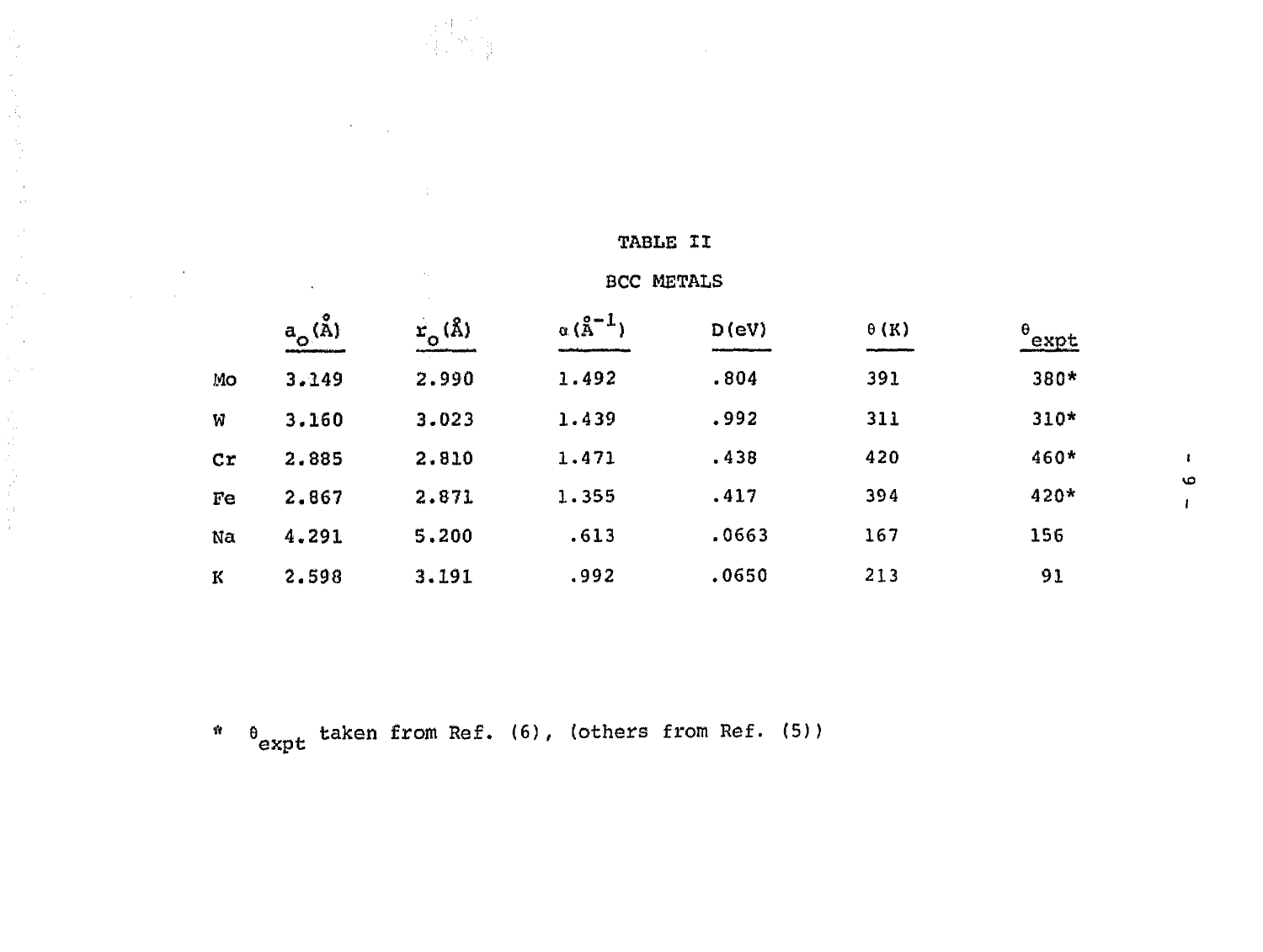4. REFERENCES

 $\ddot{ }$ 

郭东 和

- (1) A few recent references on interatomic potentials are: I .M. Torrens, Interatomic Potentials, Academic Press, New York, 1972; V.N- Zharkov and V.A. Kalinin, Equations of State for Solids at High Pressures and Temperatures, Consultants Bureau, New York, 1971; P.C. Gehlen, J.R. Beeler and R.I. Jaffee, Interatomic Potentials and Simulation of Lattice Defects, Plenum Press, New York, **1972.**
- (2) D.P. Jackson, Surface Sci. 4\_3, 431 (1974).
- (3) L.A. Girifalco and V.G. Weizer, NASA Technical Report R~5, (1958) .
- (4) L.A. Girifalco and V.G. Weizer, Phys. Rev. 114, 687 (1959)
- (5) C- Kittel, Introduction to Solid State Physics, Wiley, New York, (1968), p. 180.
- (6) j . de Launay, in Solid State Physics, Vol. 2, Academic Press, New York, (1956), p. 233.

 $\mathbb{Z}^{2d+1}$ **External**